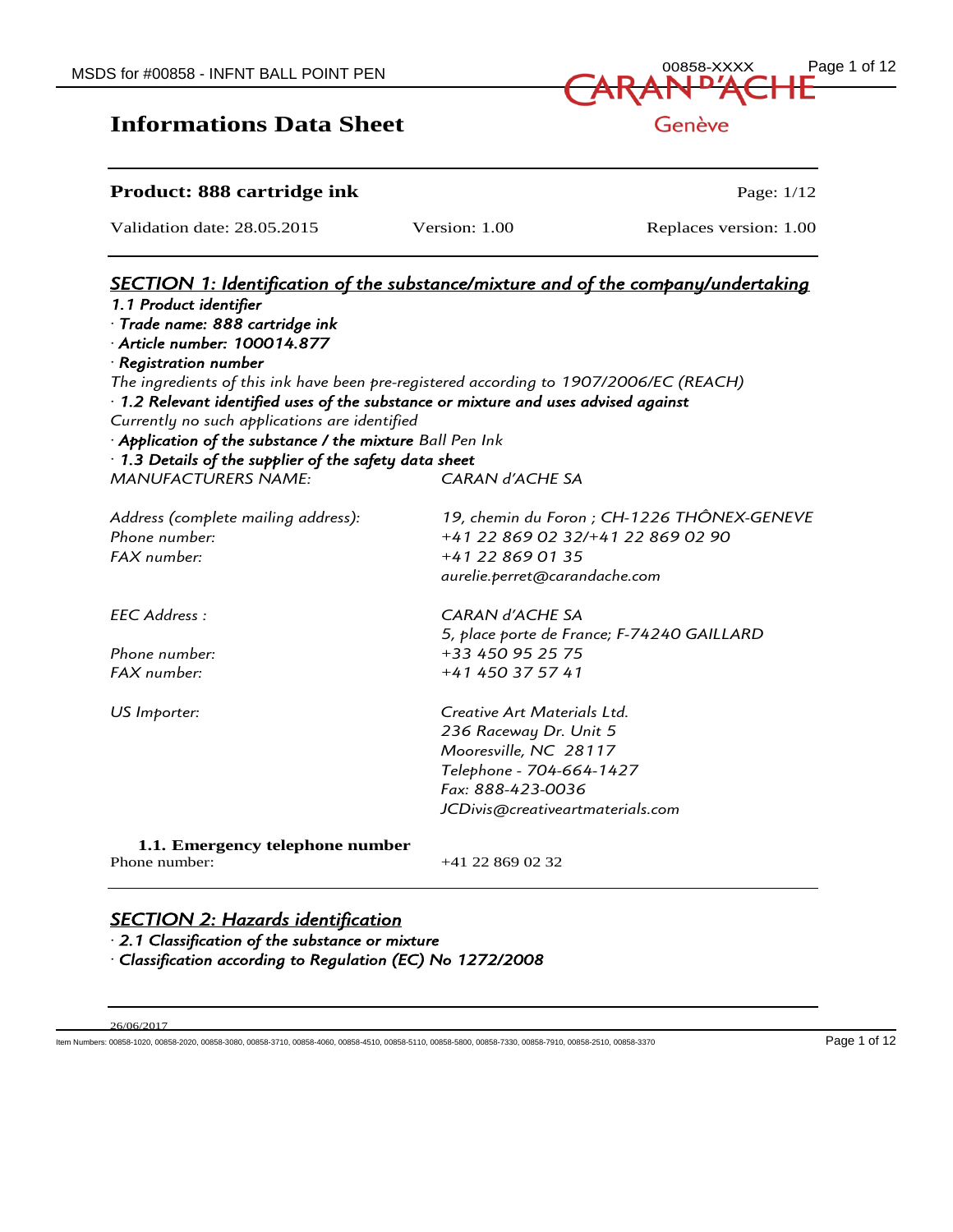

#### **Product: 888 cartridge ink** Page: 2/12

Validation date: 28.05.2015 Version: 1.00 Replaces version: 1.00

*GHS05 corrosion Eye Dam. 1 H318 Causes serious eye damage.*



*GHS09 environment Aquatic Chronic 2 H411 Toxic to aquatic life with long lasting effects.*



*Skin Irrit. 2 H315 Causes skin irritation. Skin Sens. 1 H317 May cause an allergic skin reaction.*

#### *· 2.2 Label elements*

#### *· Labelling according to Regulation (EC) No 1272/2008*

*The product is classified and labelled according to the CLP regulation.*

#### *· Hazard pictograms*

GHS05 GHS07 GHS09

#### *· Signal word Danger*

#### *· Hazard-determining components of labelling:*

*C. I. Solvent Black 46 Phosphoric acid mono-bis-(2-ethylhexyl)-ester*

#### *· Hazard statements*

*H315 Causes skin irritation.*

*H318 Causes serious eye damage.*

*H317 May cause an allergic skin reaction.*

*H411 Toxic to aquatic life with long lasting effects.*

#### *· Precautionary statements*

*P261 Avoid breathing dust/fume/gas/mist/vapours/spray. P280 Wear protective gloves/protective clothing/eye protection/face protection. P305+P351+P338 IF IN EYES: Rinse cautiously with water for several minutes. Remove contact lenses, if present and easy to do. Continue rinsing.*

Item Numbers: 00858-1020, 00858-2020, 00858-3080, 00858-3710, 00858-4060, 00858-4510, 00858-5110, 00858-5800, 00858-7330, 00858-7910, 00858-2510, 00858-3370 Page 2 of 12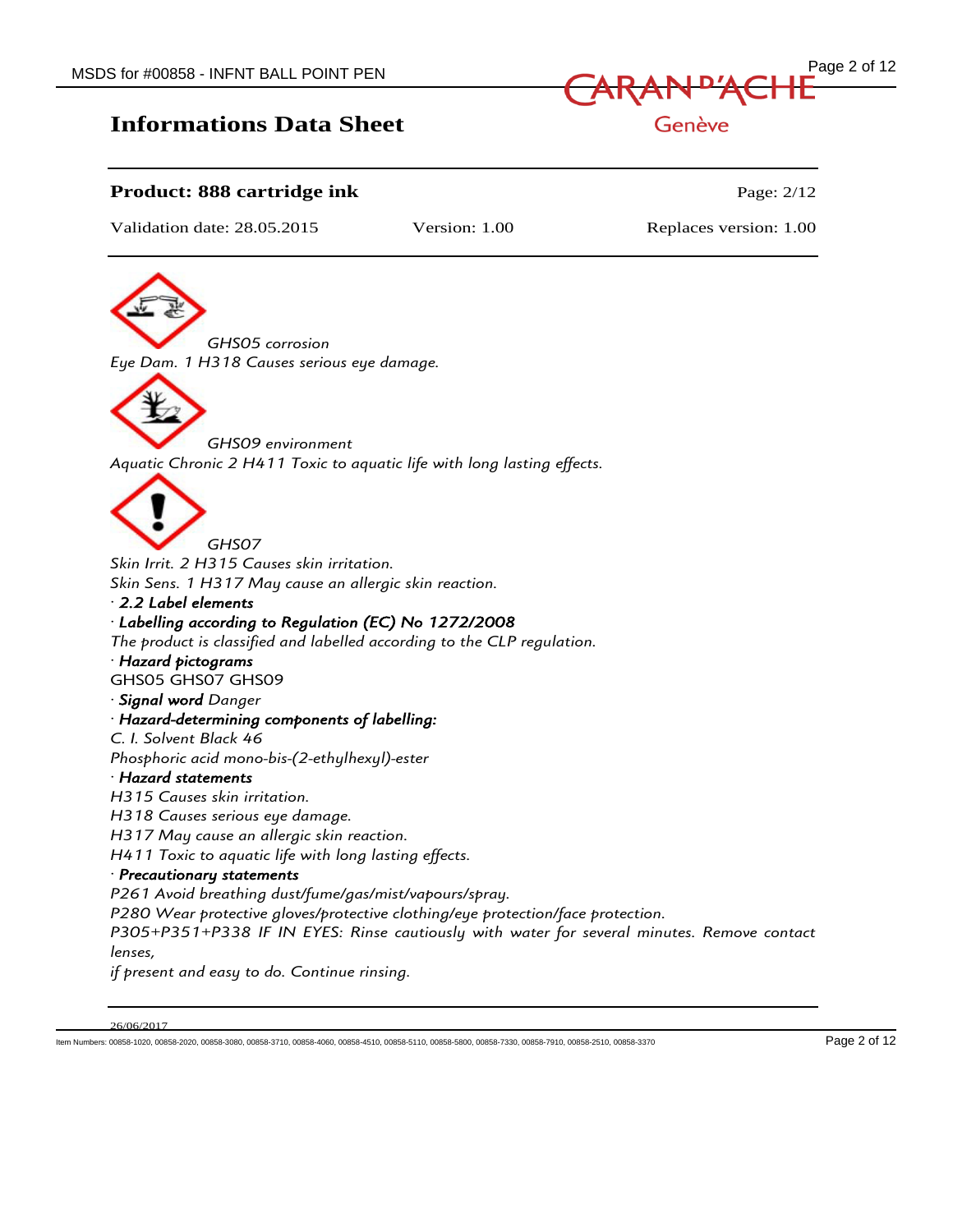

Genève

#### **Product: 888 cartridge ink Page: 3/12** Page: 3/12

Validation date: 28.05.2015 Version: 1.00 Replaces version: 1.00

*P310 Immediately call a POISON CENTER/doctor. P321 Specific treatment (see on this label). P501 Dispose of contents/container in accordance with local/regional/national/ international regulations. · 2.3 Other hazards* 

*· Results of PBT and vPvB assessment* 

*· PBT: Not applicable.*

*· vPvB: Not applicable.*

#### *SECTION 3: Composition/information on ingredients*

#### *· 3.2 Chemical characterisation: Mixtures*

*Mixture of the following substances, containing non-hazardous substances and colouring agents. · Description: Mixture of substances listed below with nonhazardous additions.*

*· Dangerous components: CAS: 122-99-6 EINECS: 204-589-7*

*2-Phenoxyethanol Acute Tox. 4, H302; Eye Irrit. 2, H319 25-50% CAS: 65113-55-5 EINECS: 265-449-9 C. I. Solvent Black 46 Eye Dam. 1, H318; Aquatic Acute 1, H400; Aquatic Chronic 1, H410; Skin Sens. 1, H317; STOT SE 3, H335 10-25% CAS: 100-51-6 EINECS: 202-859-9 Benzyl alcohol Acute Tox. 4, H302; Acute Tox. 4, H332; Eye Irrit. 2, H319 10-25% CAS: 12645-31-7 EINECS: 235-741-0 Phosphoric acid mono-bis-(2-ethylhexyl)-ester Skin Corr. 1B, H314* ≤ *2,5% · Additional information: For the wording of the listed risk phrases refer to section 16.*

26/06/2017

Item Numbers: 00858-1020, 00858-2020, 00858-3080, 00858-3710, 00858-4060, 00858-4510, 00858-5110, 00858-5800, 00858-7330, 00858-7910, 00858-2510, 00858-3370 Page 3 of 12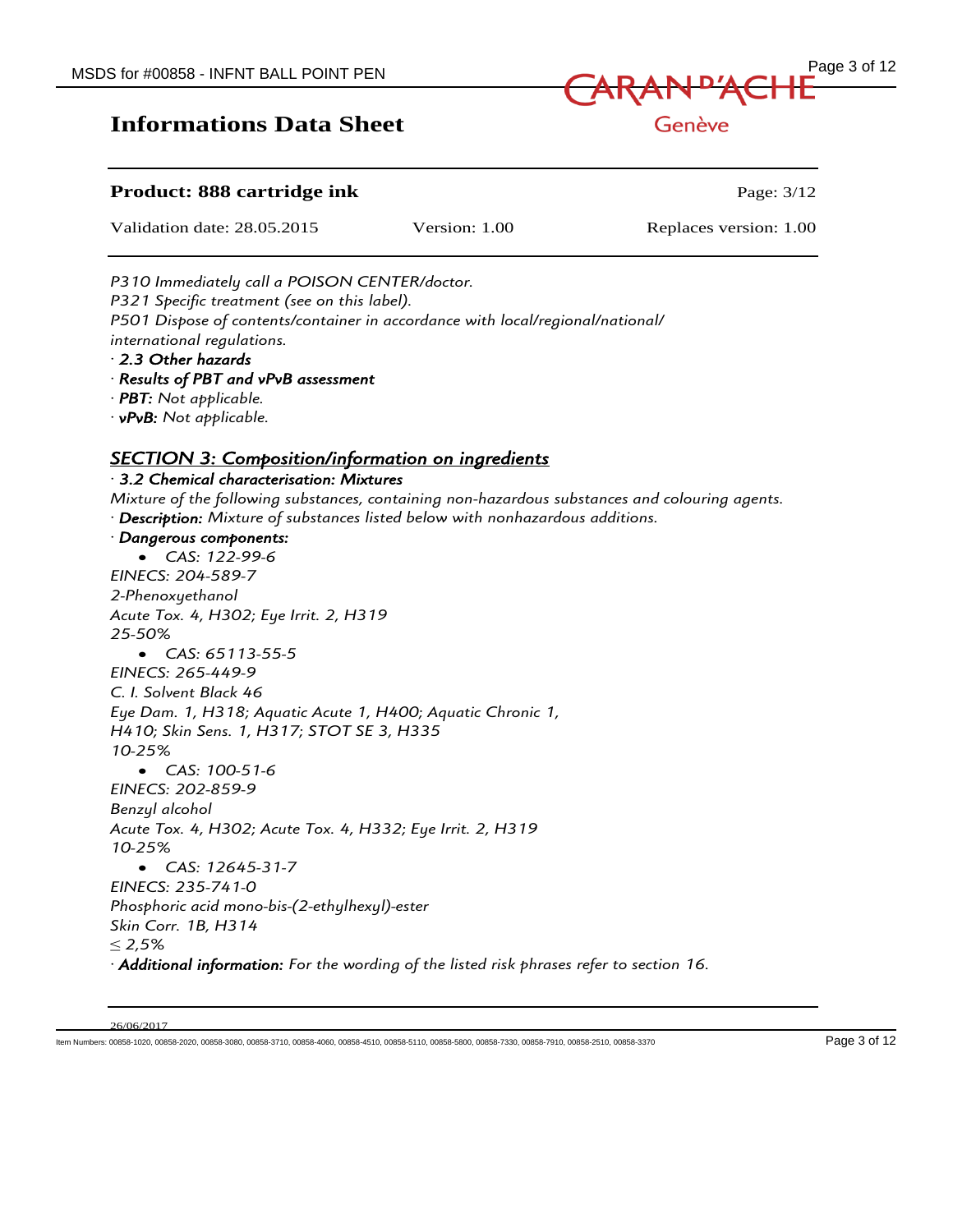

Genève

| <b>Product: 888 cartridge ink</b> |               | Page: $4/12$           |
|-----------------------------------|---------------|------------------------|
| Validation date: 28.05.2015       | Version: 1.00 | Replaces version: 1.00 |

#### *SECTION 4: First aid measures*

#### *· 4.1 Description of first aid measures*

*· After inhalation:* 

*Supply fresh air and to be sure call for a doctor.*

*In case of unconsciousness place patient stably in side position for transportation.*

*· After skin contact: Immediately wash with water and soap and rinse thoroughly.*

*· After eye contact: Rinse opened eye for several minutes under running water. Then consult a doctor.*

*· After swallowing: If symptoms persist consult doctor.*

*· 4.2 Most important symptoms and effects, both acute and delayed* 

*No further relevant information available.*

*· 4.3 Indication of any immediate medical attention and special treatment needed* 

*No further relevant information available.*

#### *SECTION 5: Firefighting measures*

*· 5.1 Extinguishing media* 

*· Suitable extinguishing agents: Use fire extinguishing methods suitable to surrounding conditions.*

*· 5.2 Special hazards arising from the substance or mixture No further relevant information available.*

*· 5.3 Advice for firefighters* 

*· Protective equipment: No special measures required.*

#### *SECTION 6: Accidental release measures*

*· 6.1 Personal precautions, protective equipment and emergency procedures Wear protective clothing.*

#### *· 6.2 Environmental precautions:*

*Inform respective authorities in case of seepage into water course or sewage system.*

*Do not allow to enter sewers/ surface or ground water.*

#### *· 6.3 Methods and material for containment and cleaning up:*

*Absorb with liquid-binding material (sand, diatomite, acid binders, universal binders, sawdust). Ensure adequate ventilation.*

*· 6.4 Reference to other sections* 

*See Section 7 for information on safe handling.*

*See Section 8 for information on personal protection equipment.*

*See Section 13 for disposal information.*

26/06/2017

Item Numbers: 00858-1020, 00858-2020, 00858-3080, 00858-3710, 00858-4060, 00858-4510, 00858-5110, 00858-5800, 00858-7330, 00858-7910, 00858-2510, 00858-3370 Page 4 of 12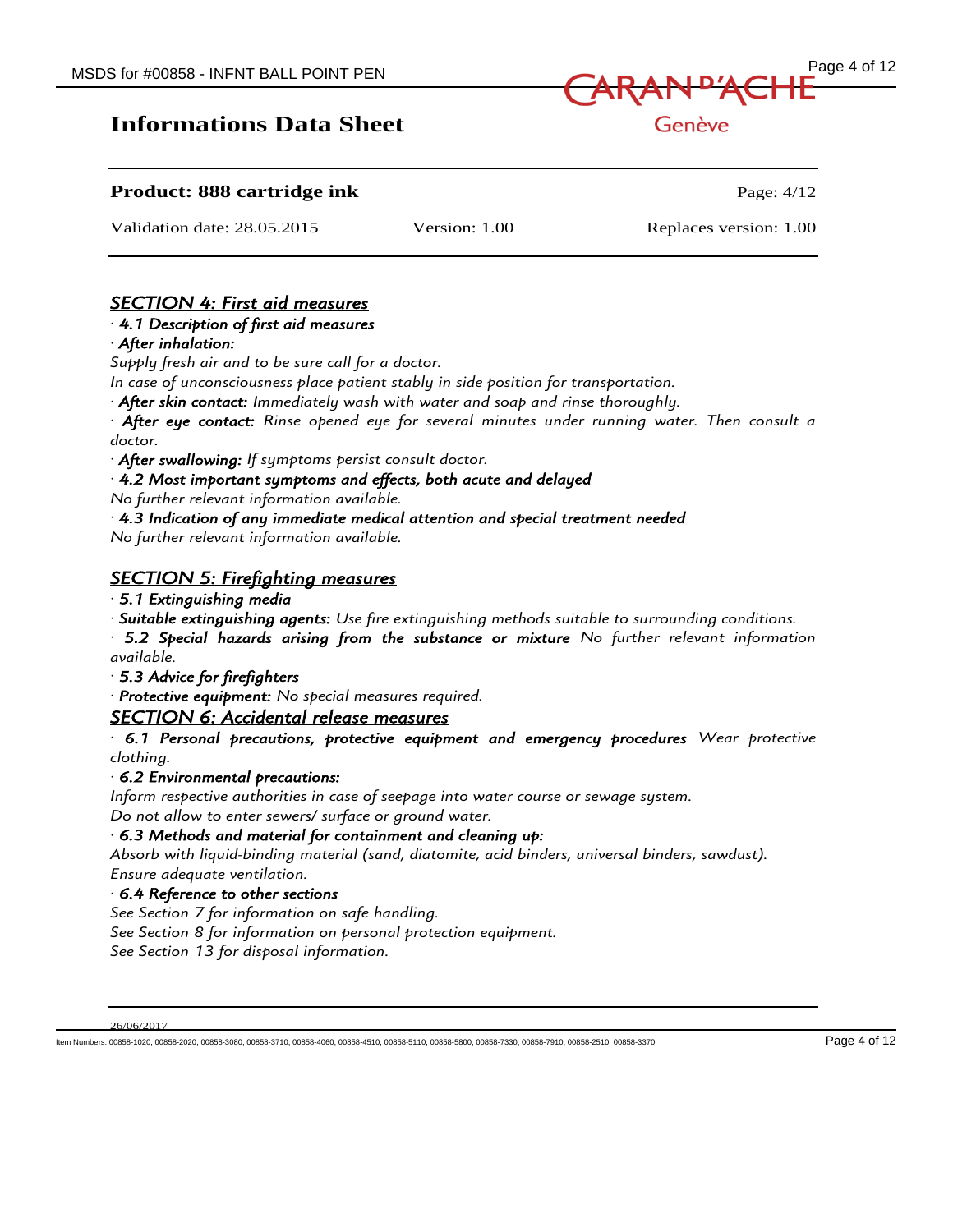

#### Genève

#### **Product: 888 cartridge ink Page: 5/12 Page: 5/12**

Validation date: 28.05.2015 Version: 1.00 Replaces version: 1.00

#### *SECTION 7: Handling and storage*

#### *· 7.1 Precautions for safe handling*

*Ensure good ventilation/exhaustion at the workplace.*

*Prevent formation of aerosols.*

(Contd. on page 3)

41.0

- *· Information about fire and explosion protection: No special measures required.*
- *· 7.2 Conditions for safe storage, including any incompatibilities*
- *· Storage:*
- *· Requirements to be met by storerooms and receptacles: No special requirements.*
- *· Information about storage in one common storage facility: Not required.*
- *· Further information about storage conditions: None.*
- *· 7.3 Specific end use(s) No further relevant information available.*

#### *SECTION 8: Exposure controls/personal protection*

*· Additional information about design of technical facilities: No further data; see item 7.*

*· 8.1 Control parameters* 

#### *· Ingredients with limit values that require monitoring at the workplace:*

*The product does not contain any relevant quantities of materials with critical values that have to be monitored at the workplace.*

*· Additional information: The lists valid during the making were used as basis.*

- *· 8.2 Exposure controls*
- *· Personal protective equipment:*
- *· General protective and hygienic measures:*

*Keep away from foodstuffs, beverages and feed.*

*Immediately remove all soiled and contaminated clothing*

*Wash hands before breaks and at the end of work.*

*Avoid contact with the skin.*

*Avoid contact with the eyes and skin.*

#### *· Respiratory protection:*

*In case of brief exposure or low pollution use respiratory filter device. In case of intensive or longer exposure use self-contained respiratory protective device.*

#### *· Protection of hands:*

*Protective gloves*

*The glove material has to be impermeable and resistant to the product/ the substance/ the preparation.*

26/06/2017

Item Numbers: 00858-1020, 00858-2020, 00858-3080, 00858-3710, 00858-4060, 00858-4510, 00858-5110, 00858-5800, 00858-7330, 00858-7910, 00858-2510, 00858-3370 Page 5 of 12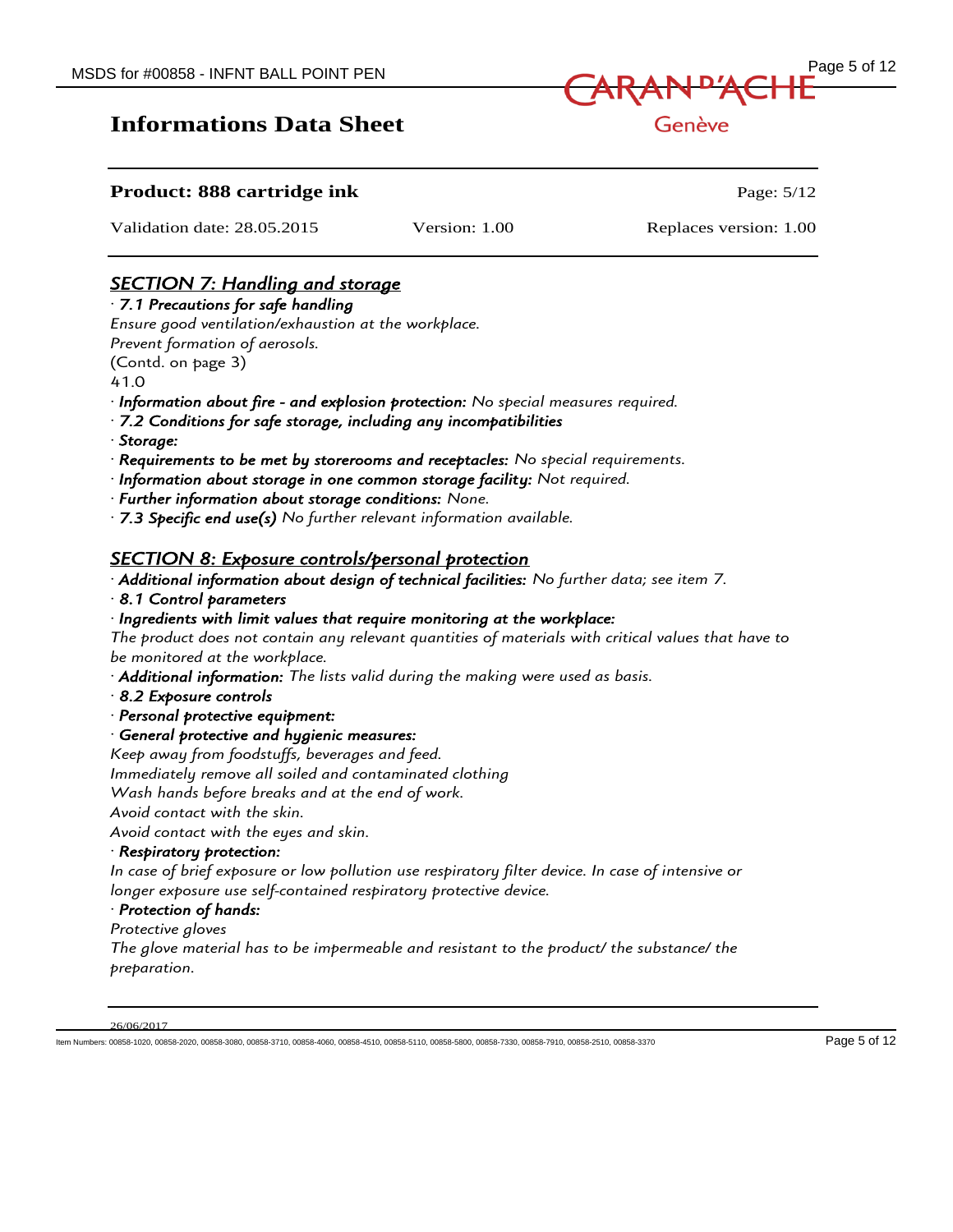

| <b>Product: 888 cartridge ink</b> |               | Page: $6/12$           |
|-----------------------------------|---------------|------------------------|
| Validation date: 28.05.2015       | Version: 1.00 | Replaces version: 1.00 |

*Due to missing tests no recommendation to the glove material can be given for the product/ the preparation/ the chemical mixture.*

*Selection of the glove material on consideration of the penetration times, rates of diffusion and the degradation*

#### *· Material of gloves*

*The selection of the suitable gloves does not only depend on the material, but also on further marks of quality and varies from manufacturer to manufacturer. As the product is a preparation of several substances, the resistance of the glove material can not be calculated in advance and has therefore to be checked prior to the application.*

#### *· Penetration time of glove material*

*The exact break trough time has to be found out by the manufacturer of the protective gloves and has*

*to be observed.*

*· Eye protection: Tightly sealed goggles*

#### *SECTION 9: Physical and chemical properties*

*· 9.1 Information on basic physical and chemical properties · General Information · Appearance: Form: Fluid Colour: According to product specification · Odour: Product specific · Odour threshold: Not determined. · Important information on protection of health and environment, and on safety. - -· pH-value at 20 °C: 5 · Change in condition Melting point/Melting range: Undetermined. Boiling point/Boiling range: 205 °C · Flash point: 101 °C · Flammability (solid, gaseous): Not applicable. · Ignition temperature: 435 °C · Decomposition temperature: Not determined. · Self-igniting: Product is not selfigniting. · Danger of explosion: Not determined.*

Item Numbers: 00858-1020, 00858-2020, 00858-3080, 00858-3710, 00858-4060, 00858-4510, 00858-5110, 00858-5800, 00858-7330, 00858-7910, 00858-2510, 00858-3370 Page 6 of 12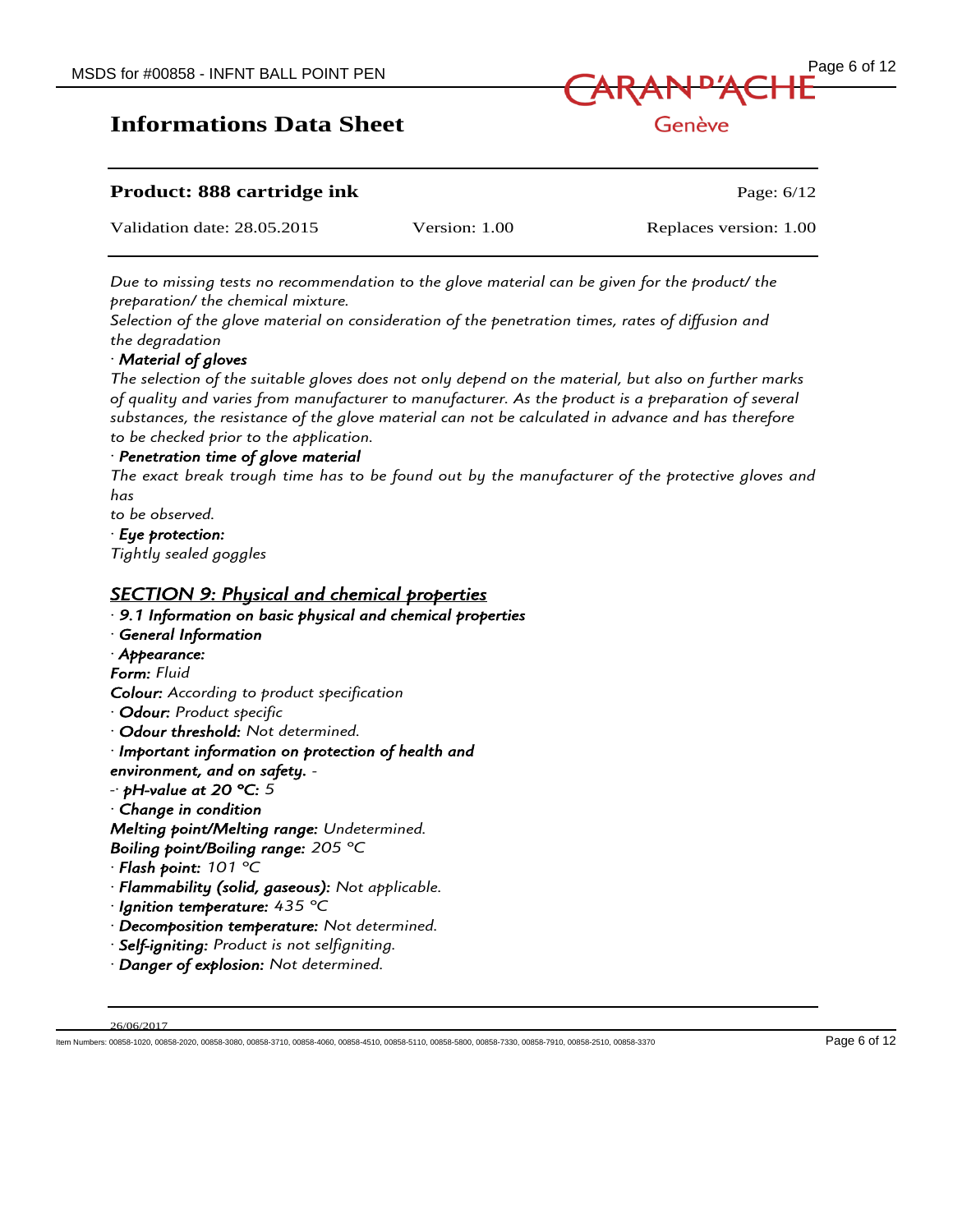

Genève

#### **Product: 888 cartridge ink Page: 7/12 Page: 7/12**

Validation date: 28.05.2015 Version: 1.00 Replaces version: 1.00

#### *· Explosion limits: Lower: 1,3 Vol % Upper: 13,0 Vol % · Vapour pressure at 20 °C: 0,1 hPa · Density at 20 °C: 1,12 g/cm³ · Relative density Not determined. · Vapour density Not determined. · Evaporation rate Not determined. · Solubility in / Miscibility with water: Not miscible or difficult to mix. · Partition coefficient (n-octanol/water): Not determined. · Viscosity: Dynamic at 20 °C: 2100 mPas Kinematic: Not determined. · Solvent content: Organic solvents: 56,7 % Solids content: 39,5 % · 9.2 Other information The physical and chemical properties given in Section 9.1 are rough data only, which are partially derived from the component's data of the mixture. These data are no binding product specifications.*

#### *SECTION 10: Stability and reactivity*

- *· 10.1 Reactivity*
- *· 10.2 Chemical stability*
- *· Thermal decomposition / conditions to be avoided:*

*No decomposition if used according to specifications.*

- *· 10.3 Possibility of hazardous reactions No dangerous reactions known.*
- *· 10.4 Conditions to avoid No further relevant information available.*
- *· 10.5 Incompatible materials: No further relevant information available.*
- *· 10.6 Hazardous decomposition products: No dangerous decomposition products known.*
- *\* SECTION 11: Toxicological information*
- *· 11.1 Information on toxicological effects*
- *· Acute toxicity*
- *· LD/LC50 values relevant for classification:*

Item Numbers: 00858-1020, 00858-2020, 00858-3080, 00858-3710, 00858-4060, 00858-4510, 00858-5110, 00858-5800, 00858-7330, 00858-7910, 00858-2510, 00858-3370 Page 7 of 12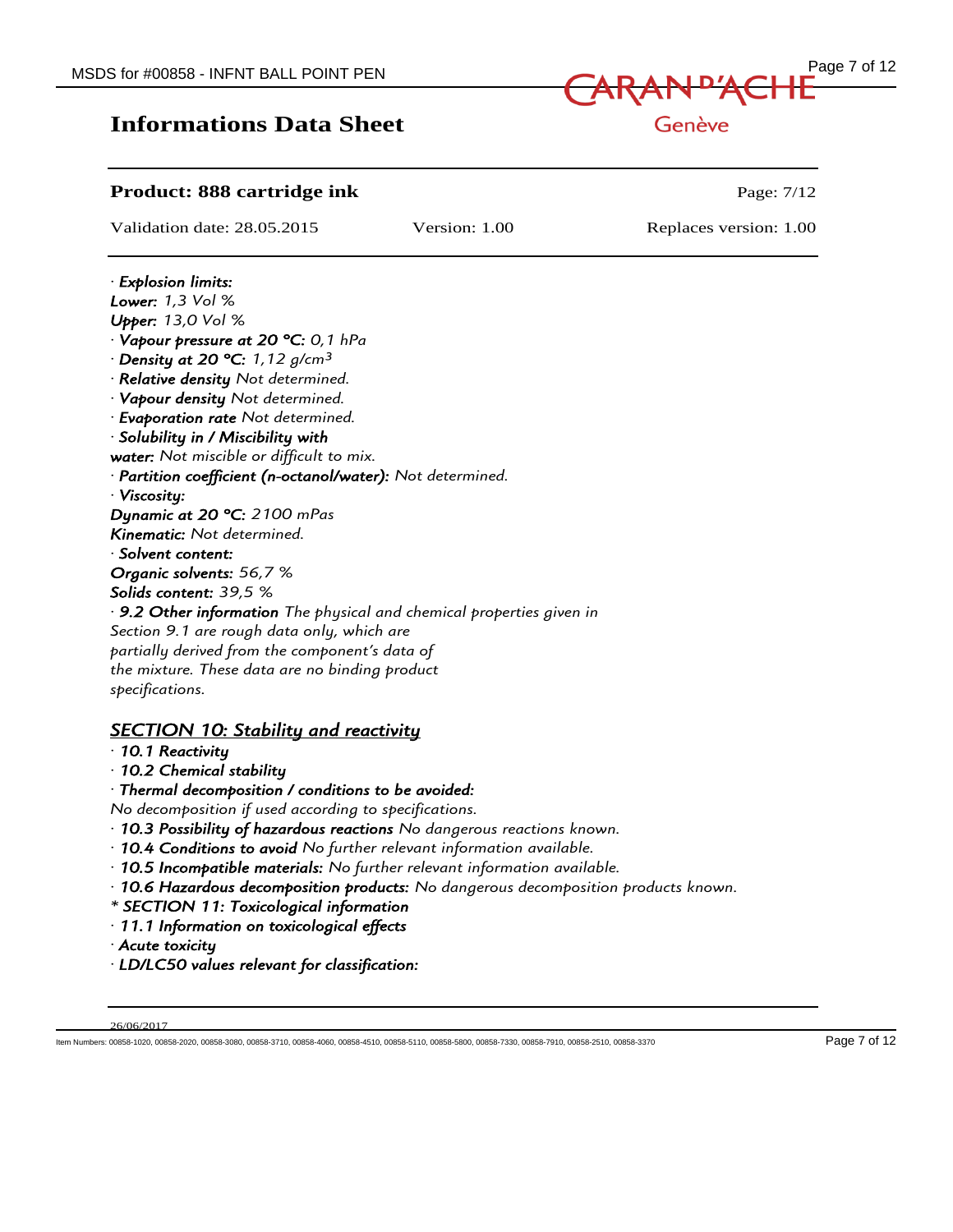

Genève

#### **Product: 888 cartridge ink Product: 888 cartridge ink Page: 8/12** Validation date: 28.05.2015 Version: 1.00 Replaces version: 1.00 *122-99-6 2-Phenoxyethanol Oral LD50 2740 mg/kg (rat) · Primary irritant effect: · Skin corrosion/irritation Irritant to skin and mucous membranes. · Serious eye damage/irritation Strong irritant with the danger of severe eye injury. · Respiratory or skin sensitisation Sensitisation possible through skin contact. · Additional toxicological information: The product shows the following dangers according to the calculation method of the General EU Classification Guidelines for Preparations as issued in the latest version: Irritant SECTION 12: Ecological information · 12.1 Toxicity · Aquatic toxicity: No further relevant information available. · 12.2 Persistence and degradability No further relevant information available. · 12.3 Bioaccumulative potential No further relevant information available. · 12.4 Mobility in soil No further relevant information available. · Ecotoxical effects: · Remark: Toxic for fish · Additional ecological information: · General notes: Water hazard class 2 (German Regulation) (Self-assessment): hazardous for water Do not allow product to reach ground water, water course or sewage system. Danger to drinking water if even small quantities leak into the ground. Also poisonous for fish and plankton in water bodies. Toxic for aquatic organisms · 12.5 Results of PBT and vPvB assessment · PBT: Not applicable. · vPvB: Not applicable. · 12.6 Other adverse effects No further relevant information available. SECTION 13: Disposal considerations · 13.1 Waste treatment methods*

*· Recommendation* 

*Must not be disposed together with household garbage. Do not allow product to reach sewage system.*

#### 26/06/2017

Item Numbers: 00858-1020, 00858-2020, 00858-3080, 00858-3710, 00858-4060, 00858-4510, 00858-5110, 00858-5800, 00858-7330, 00858-7910, 00858-2510, 00858-3370 Page 8 of 12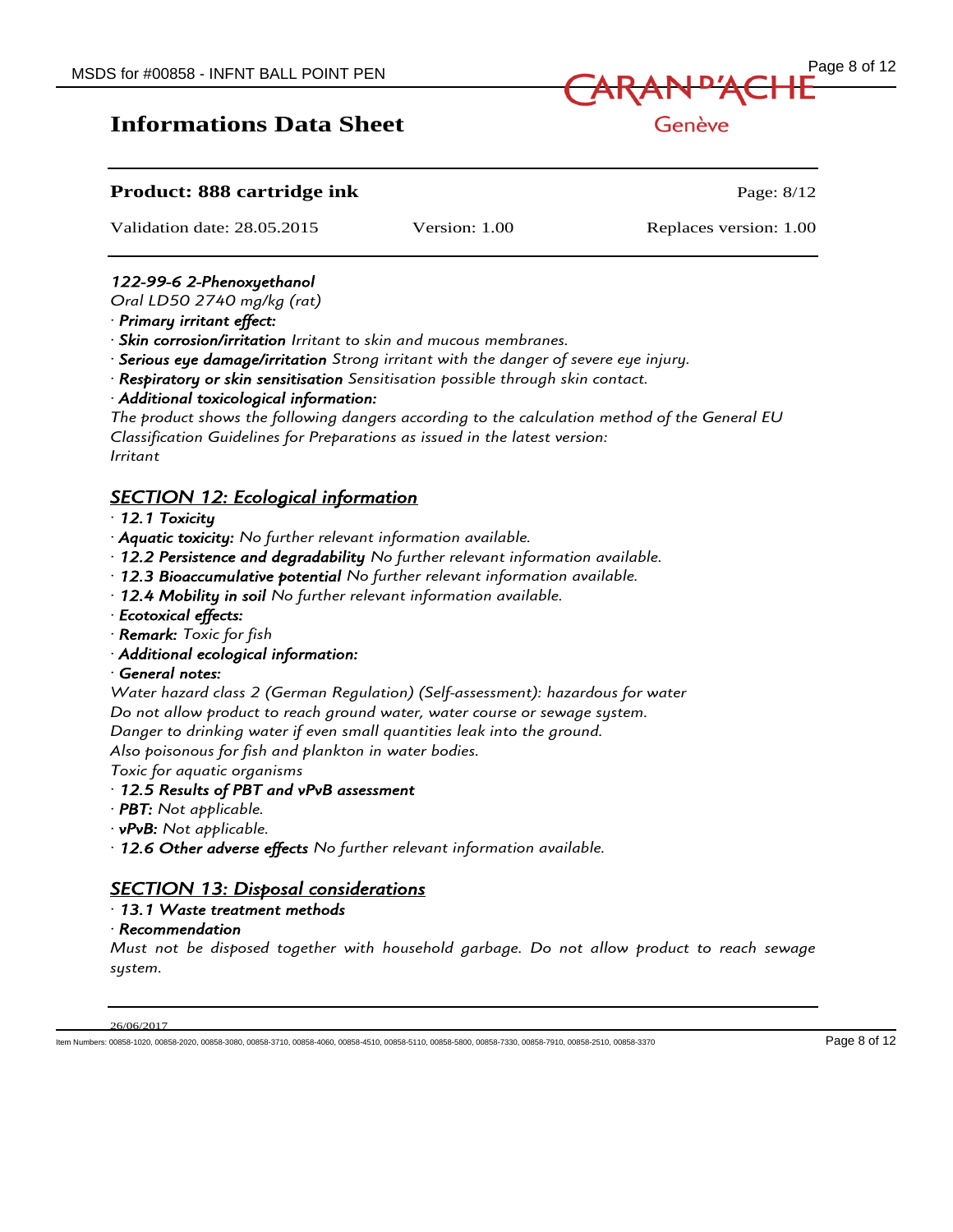

Genève

#### **Product: 888 cartridge ink Page: 9/12 Page: 9/12**

Validation date: 28.05.2015 Version: 1.00 Replaces version: 1.00

*· Uncleaned packaging:* 

*· Recommendation: Disposal must be made according to official regulations.*

#### *SECTION 14: Transport information*

*· 14.1 UN-Number* 

*· ADR, IMDG, IATA UN3082*

*· 14.2 UN proper shipping name* 

*· ADR 3082 ENVIRONMENTALLY HAZARDOUS SUBSTANCE, LIQUID,*

*N.O.S. (triarylmethane dye, black)*

*· IMDG ENVIRONMENTALLY HAZARDOUS SUBSTANCE, LIQUID, N.O.S.*

*(triarylmethane dye, black), MARINE POLLUTANT*

*· IATA ENVIRONMENTALLY HAZARDOUS SUBSTANCE, LIQUID, N.O.S.*

*(triarylmethane dye, black)*

*· 14.3 Transport hazard class(es)* 

*· ADR* 

*· Class 9 (M6) Miscellaneous dangerous substances and articles.*



- *· Label 9*
- *· IMDG, IATA*
- *· Class 9 Miscellaneous dangerous substances and articles.*
- *· Label 9*



- *· 14.4 Packing group*
- *· ADR, IMDG, IATA III*

*· 14.5 Environmental hazards: Product contains environmentally hazardous substances: triarylmethane dye, black*

*· Marine pollutant: Yes*

- *Symbol (fish and tree)*
- *· Special marking (ADR): Symbol (fish and tree)*

Item Numbers: 00858-1020, 00858-2020, 00858-3080, 00858-3710, 00858-4060, 00858-4510, 00858-5110, 00858-5800, 00858-7330, 00858-7910, 00858-2510, 00858-3370 Page 9 of 12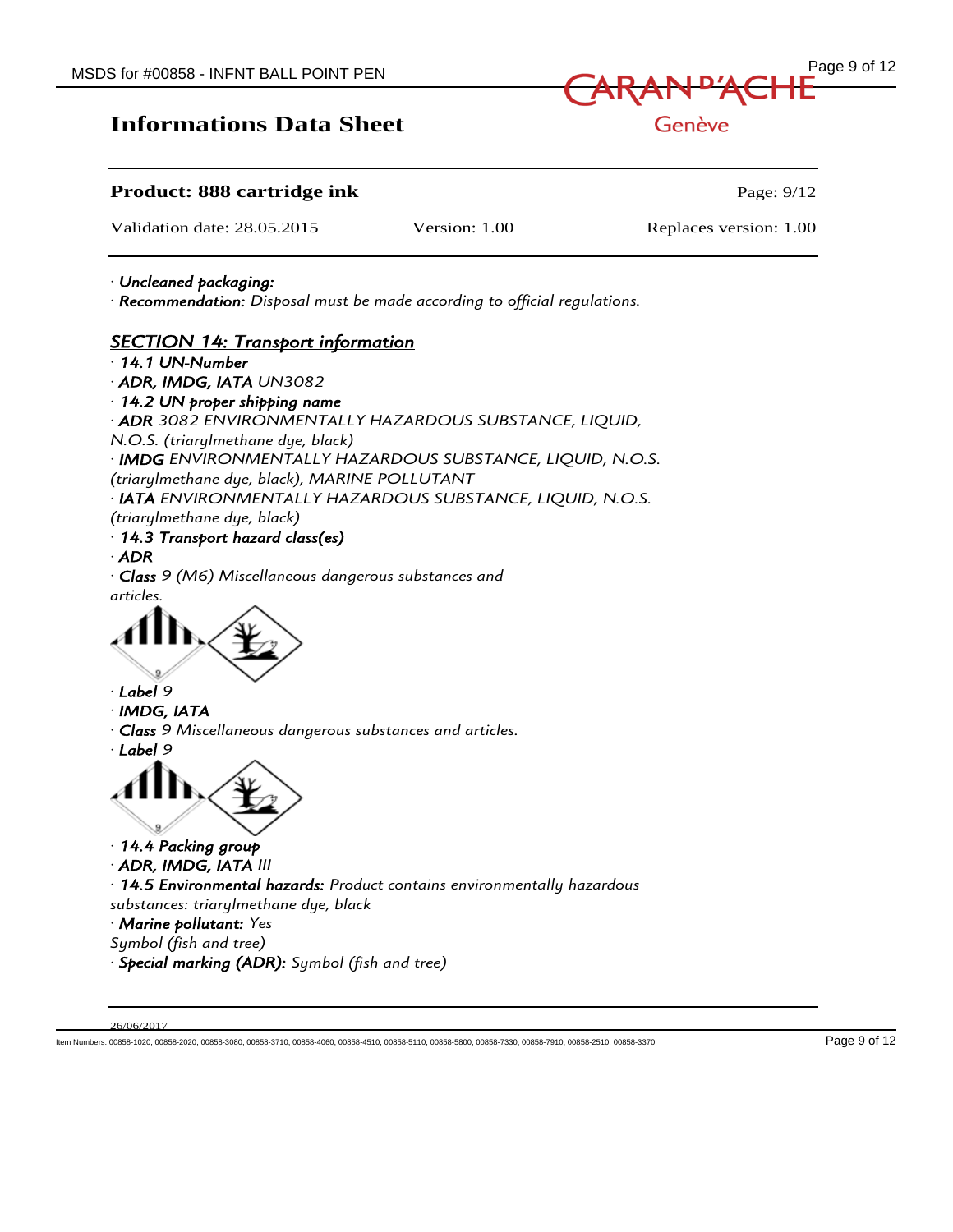# MSDS for #00858 - INFNT BALL POINT PEN Page 10 of 12 Genève

| Product: 888 cartridge ink                                                                                                                           |               | Page: 10/12            |  |
|------------------------------------------------------------------------------------------------------------------------------------------------------|---------------|------------------------|--|
| Validation date: 28.05.2015                                                                                                                          | Version: 1.00 | Replaces version: 1.00 |  |
| · <b>Special marking (IATA):</b> Symbol (fish and tree)<br>$\cdot$ 14.6 Special precautions for user Warning: Miscellaneous dangerous substances and |               |                        |  |
| articles.                                                                                                                                            |               |                        |  |
| · Danger code (Kemler): 90                                                                                                                           |               |                        |  |
| · EMS Number: F-A,S-F                                                                                                                                |               |                        |  |
| $\cdot$ 14.7 Transport in bulk according to Annex II of                                                                                              |               |                        |  |
| MARPOL73/78 and the IBC Code Not applicable.                                                                                                         |               |                        |  |
| · Transport/Additional information:                                                                                                                  |               |                        |  |
| $·$ ADR                                                                                                                                              |               |                        |  |
| $\cdot$ Limited quantities (LQ) 5L                                                                                                                   |               |                        |  |
| · Excepted quantities (EQ) Code: E1                                                                                                                  |               |                        |  |
| Maximum net quantity per inner packaging: 30 ml                                                                                                      |               |                        |  |
| Maximum net quantity per outer packaging: 1000 ml                                                                                                    |               |                        |  |
| · Transport category 3                                                                                                                               |               |                        |  |
| · Tunnel restriction code E                                                                                                                          |               |                        |  |
| · IMDG                                                                                                                                               |               |                        |  |
| $\cdot$ Limited quantities (LQ) 5L                                                                                                                   |               |                        |  |
| · Excepted quantities (EQ) Code: E1                                                                                                                  |               |                        |  |
| Maximum net quantity per inner packaging: 30 ml                                                                                                      |               |                        |  |
| Maximum net quantity per outer packaging: 1000 ml                                                                                                    |               |                        |  |
| $\cdot$ IATA                                                                                                                                         |               |                        |  |
| $\cdot$ <b>Remarks:</b> The dangerous good classification is according to                                                                            |               |                        |  |
| IATA Dangerous Goods Regulation (DGR) 56th Edition                                                                                                   |               |                        |  |
| 2015                                                                                                                                                 |               |                        |  |
| · UN "Model Regulation": UN3082, ENVIRONMENTALLY HAZARDOUS SUBSTANCE,                                                                                |               |                        |  |
| LIQUID, N.O.S. (triarylmethane dye, black), 9, III                                                                                                   |               |                        |  |
| <b>SECTION 15: Regulatory information</b>                                                                                                            |               |                        |  |
| $\cdot$ 15.1 Safety, health and environmental regulations/legislation specific for the substance or mixture                                          |               |                        |  |
| · Directive 2012/18/EU                                                                                                                               |               |                        |  |
| · Named dangerous substances - ANNEX I None of the ingredients is listed.                                                                            |               |                        |  |
| · National regulations:                                                                                                                              |               |                        |  |
| · Technical instructions (air):                                                                                                                      |               |                        |  |
| Class Share in %                                                                                                                                     |               |                        |  |
| NK 50-100                                                                                                                                            |               |                        |  |

*· Waterhazard class: Water hazard class 2 (Self-assessment): hazardous for water.*

<sup>26/06/2017</sup>

Item Numbers: 00858-1020, 00858-2020, 00858-3080, 00858-3710, 00858-4060, 00858-4510, 00858-5110, 00858-5800, 00858-7330, 00858-7910, 00858-2510, 00858-3370 Page 10 of 12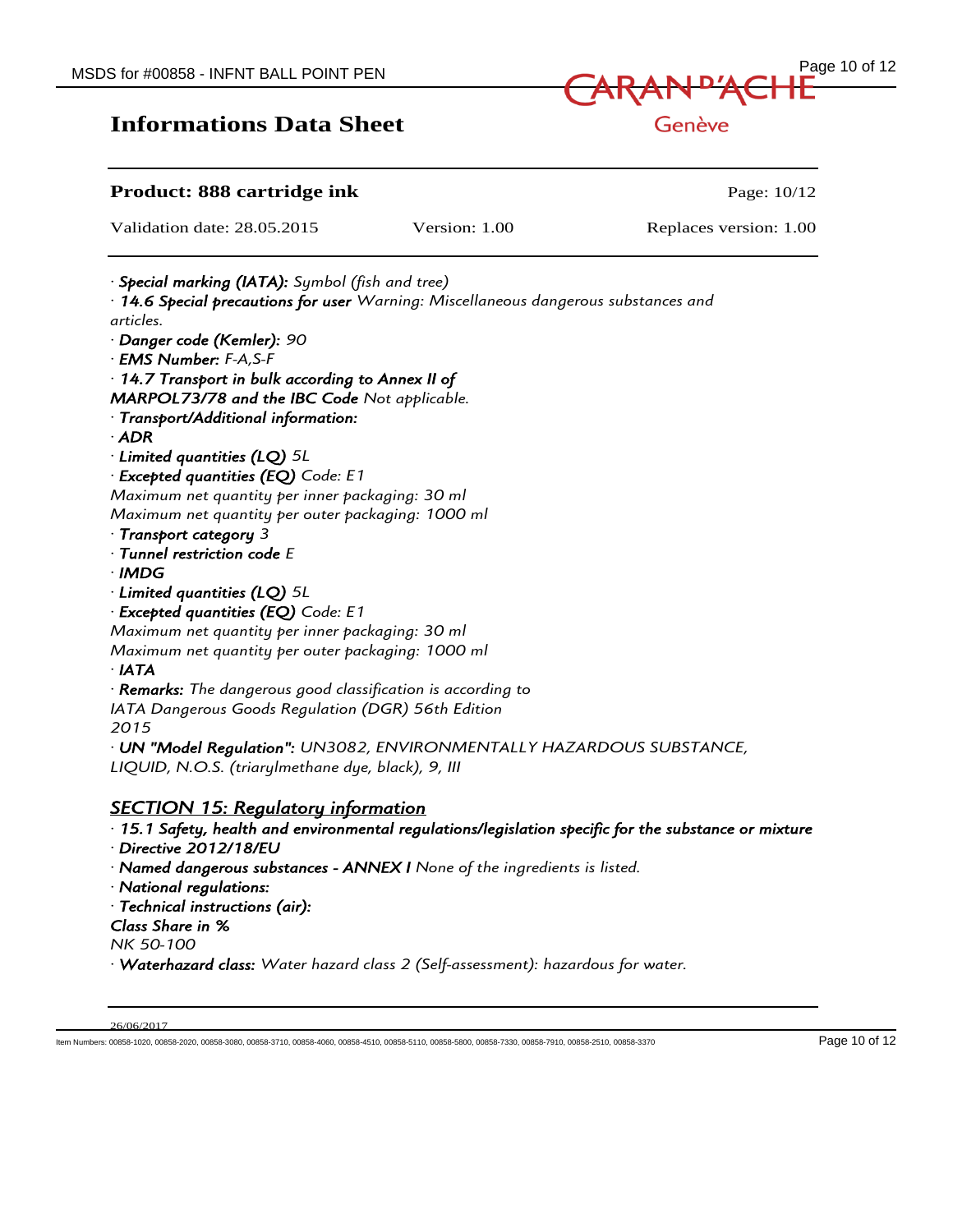

| <b>Product: 888 cartridge ink</b> |               | Page: $11/12$          |
|-----------------------------------|---------------|------------------------|
| Validation date: 28.05.2015       | Version: 1.00 | Replaces version: 1.00 |

*· 15.2 Chemical safety assessment: A Chemical Safety Assessment has not been carried out.*

#### *SECTION 16: Other information*

*This information is based on our present knowledge. However, this shall not constitute a guarantee for any specific product features and shall not establish a legally valid contractual relationship.*

#### *· Relevant phrases*

*H302 Harmful if swallowed. H314 Causes severe skin burns and eye damage. H317 May cause an allergic skin reaction. H318 Causes serious eye damage. H319 Causes serious eye irritation. H332 Harmful if inhaled. H335 May cause respiratory irritation. H400 Very toxic to aquatic life. H410 Very toxic to aquatic life with long lasting effects. · Abbreviations and acronyms: RID: Règlement international concernant le transport des marchandises dangereuses par chemin de fer (Regulations Concerning the International Transport of Dangerous Goods by Rail) IATA-DGR: Dangerous Goods Regulations by the "International Air Transport Association" (IATA) ICAO: International Civil Aviation Organisation ICAO-TI: Technical Instructions by the "International Civil Aviation Organisation" (ICAO) ADR: Accord européen sur le transport des marchandises dangereuses par Route (European Agreement concerning the International Carriage of Dangerous Goods by Road) IMDG: International Maritime Code for Dangerous Goods IATA: International Air Transport Association GHS: Globally Harmonised System of Classification and Labelling of Chemicals EINECS: European Inventory of Existing Commercial Chemical Substances ELINCS: European List of Notified Chemical Substances CAS: Chemical Abstracts Service (division of the American Chemical Society) LC50: Lethal concentration, 50 percent LD50: Lethal dose, 50 percent Acute Tox. 4: Acute toxicity, Hazard Category 4 Skin Corr. 1B: Skin corrosion/irritation, Hazard Category 1B Skin Irrit. 2: Skin corrosion/irritation, Hazard Category 2*

Item Numbers: 00858-1020, 00858-2020, 00858-3080, 00858-3710, 00858-4060, 00858-4510, 00858-5110, 00858-5800, 00858-7330, 00858-7910, 00858-2510, 00858-3370 Page 11 of 12